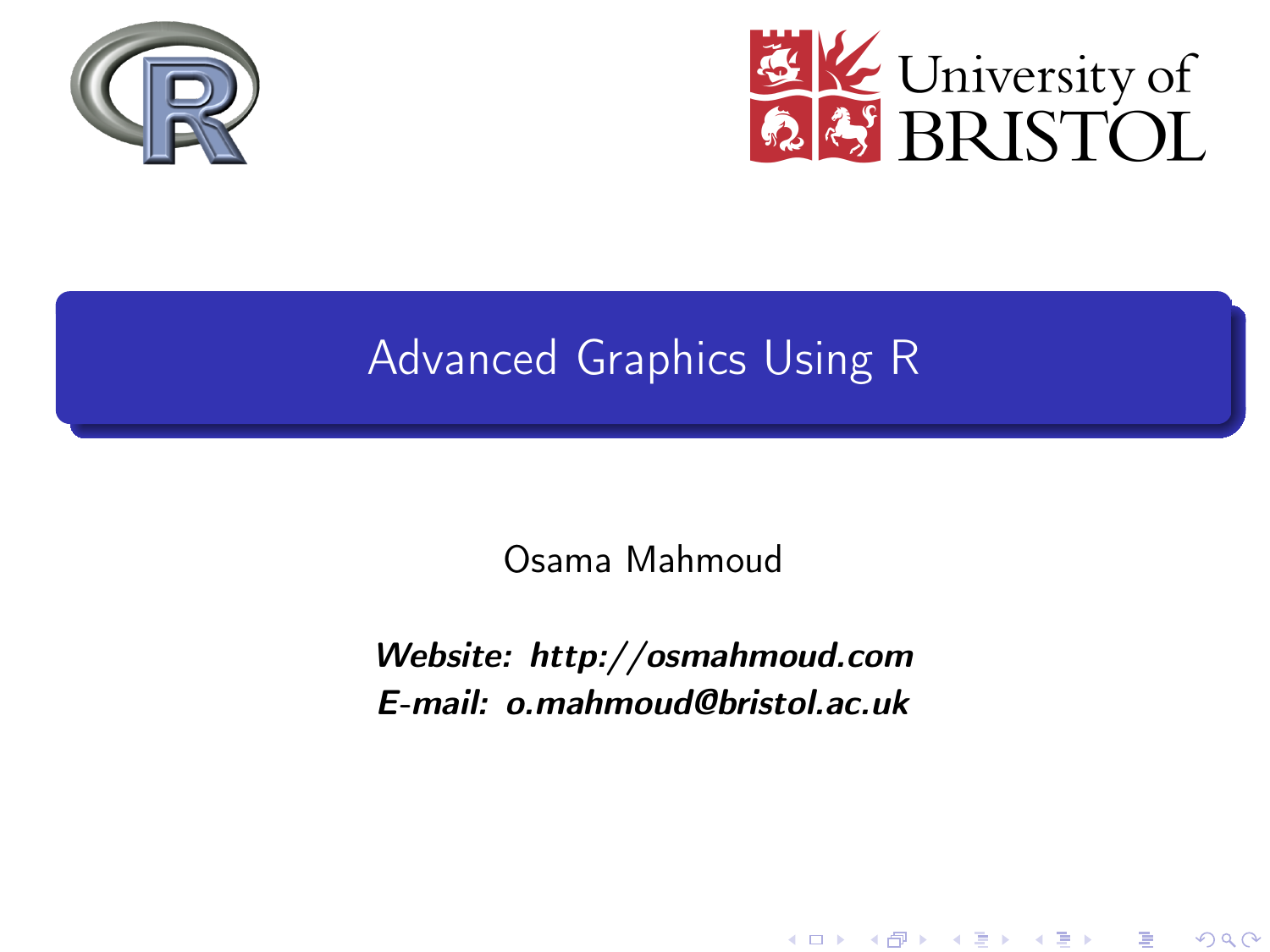<span id="page-1-0"></span>In this sesseion, you will be learned:

- What ggplot2 is.
- How to use ggplot2 in R to produce advanced graphics.
- What the building-blocks of ggplot2 graphs are.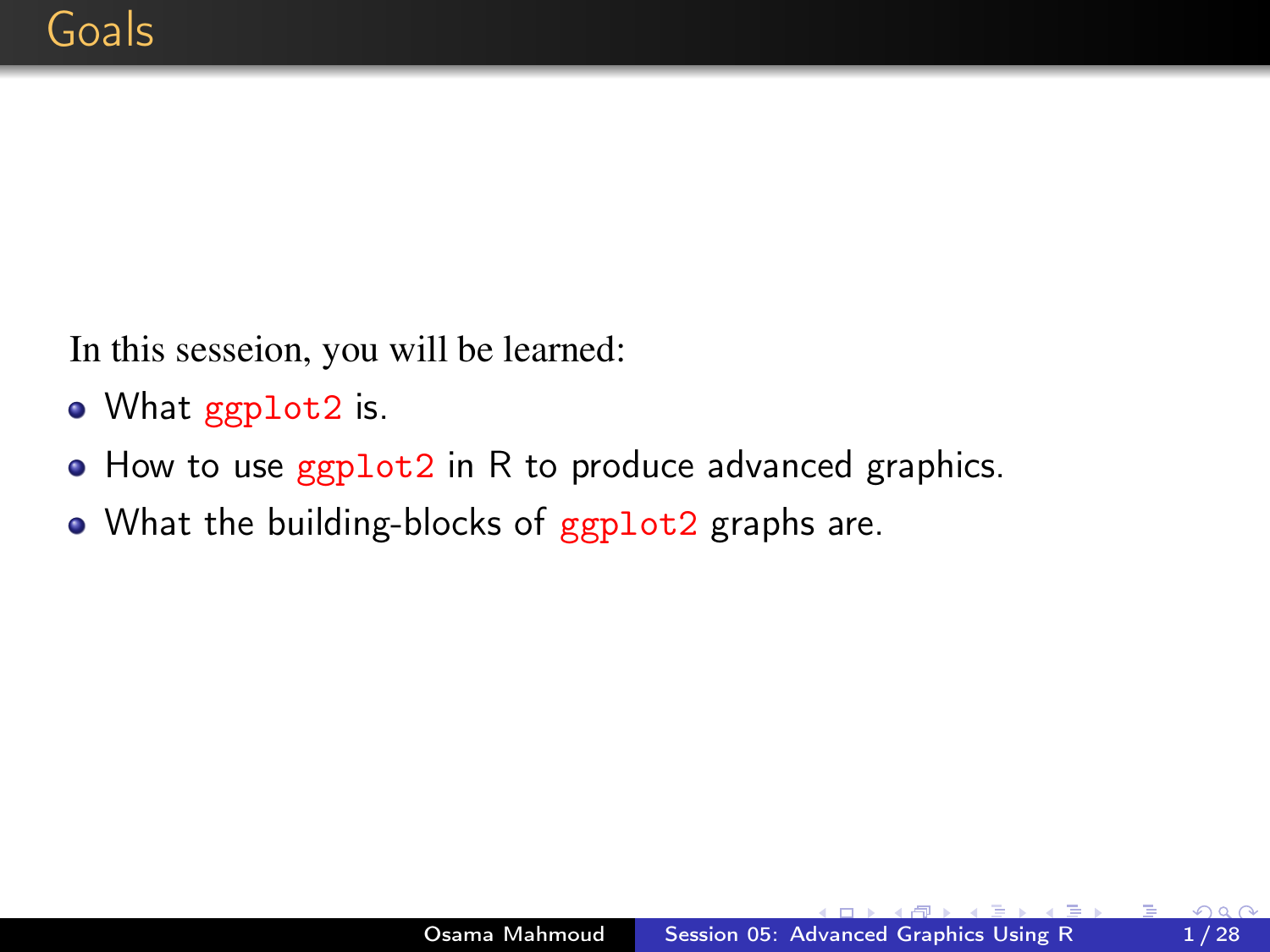<span id="page-2-0"></span>



2 [Overview of ggplot2](#page-7-0)



 $\mathbf{A} \equiv \mathbf{A} \times \mathbf{A} \equiv \mathbf{A}$ 

 $\mathbf{h}$ 

Þ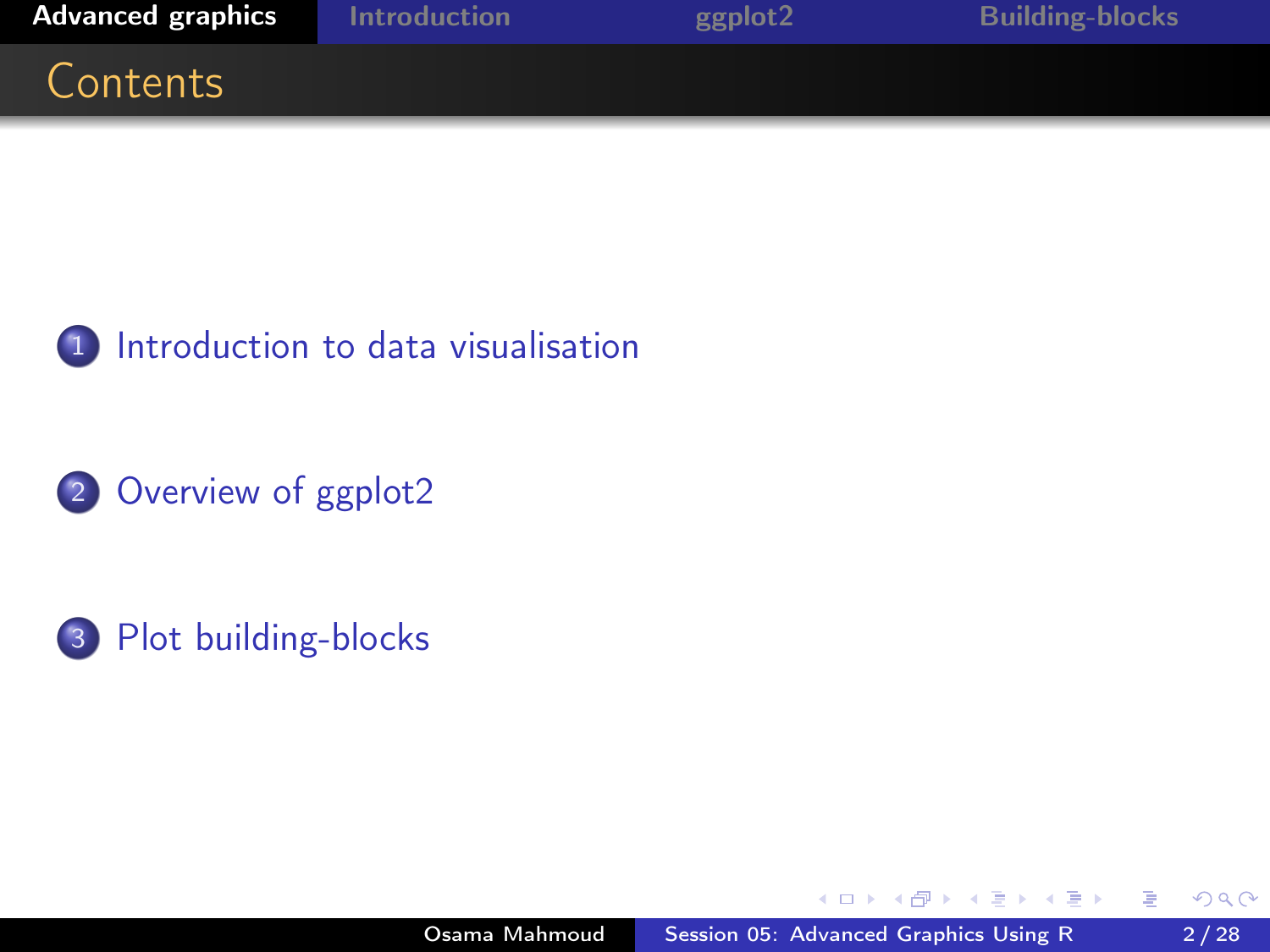<span id="page-3-0"></span>

Installing packages in R is straightforward. For example: > install.packages("ggplot2")

Then, you can simply load it to your R session whenever needed: > library("ggplot2")

 $QQ$ 

化重新润滑脂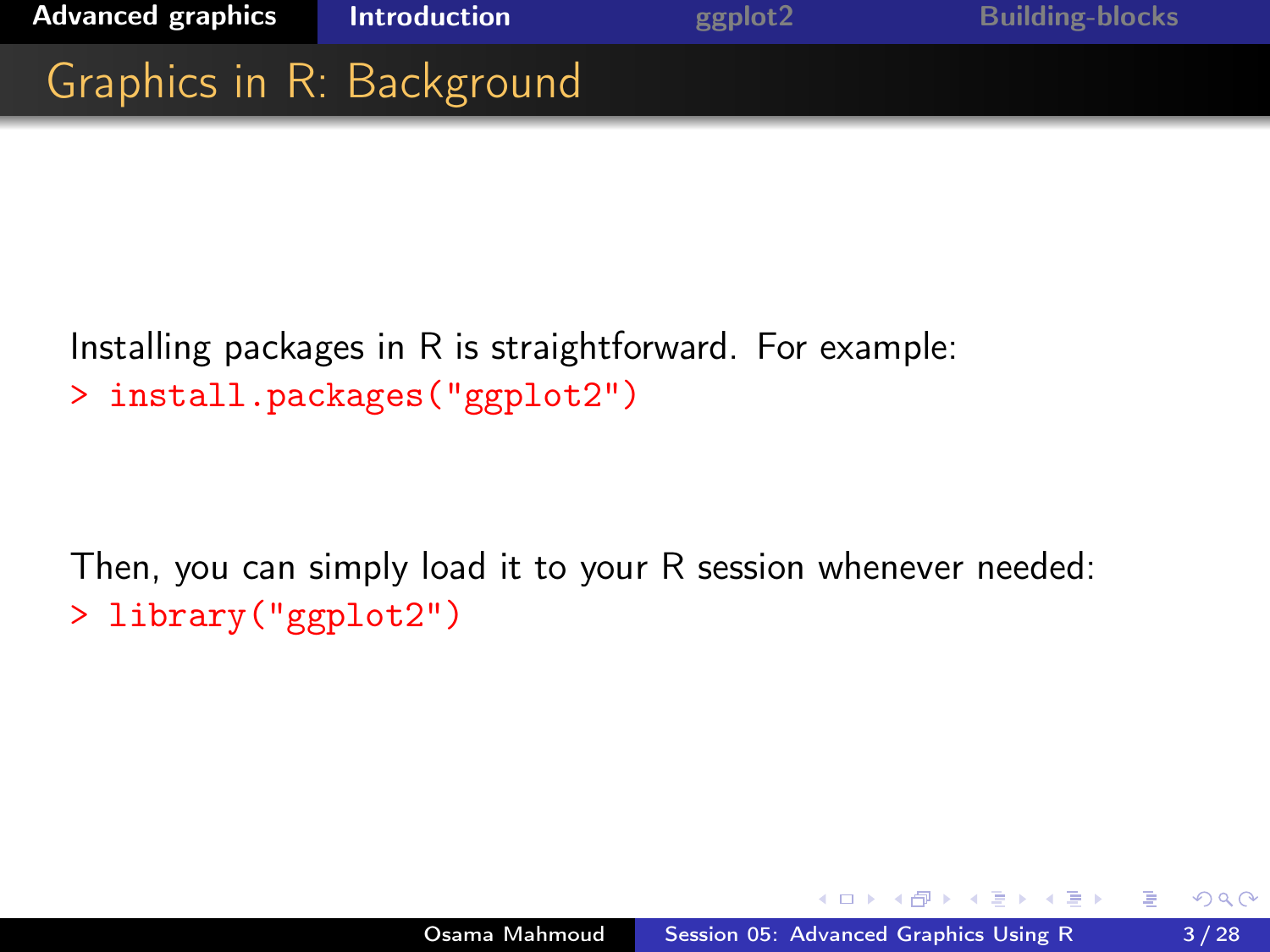## Types of R graphics

Osama Mahmoud [Session 05: Advanced Graphics Using R](#page-0-0) 4/28

 $\overline{a}$ 

 $\sqrt{2}$ 

- 4 国家 4 国家

Þ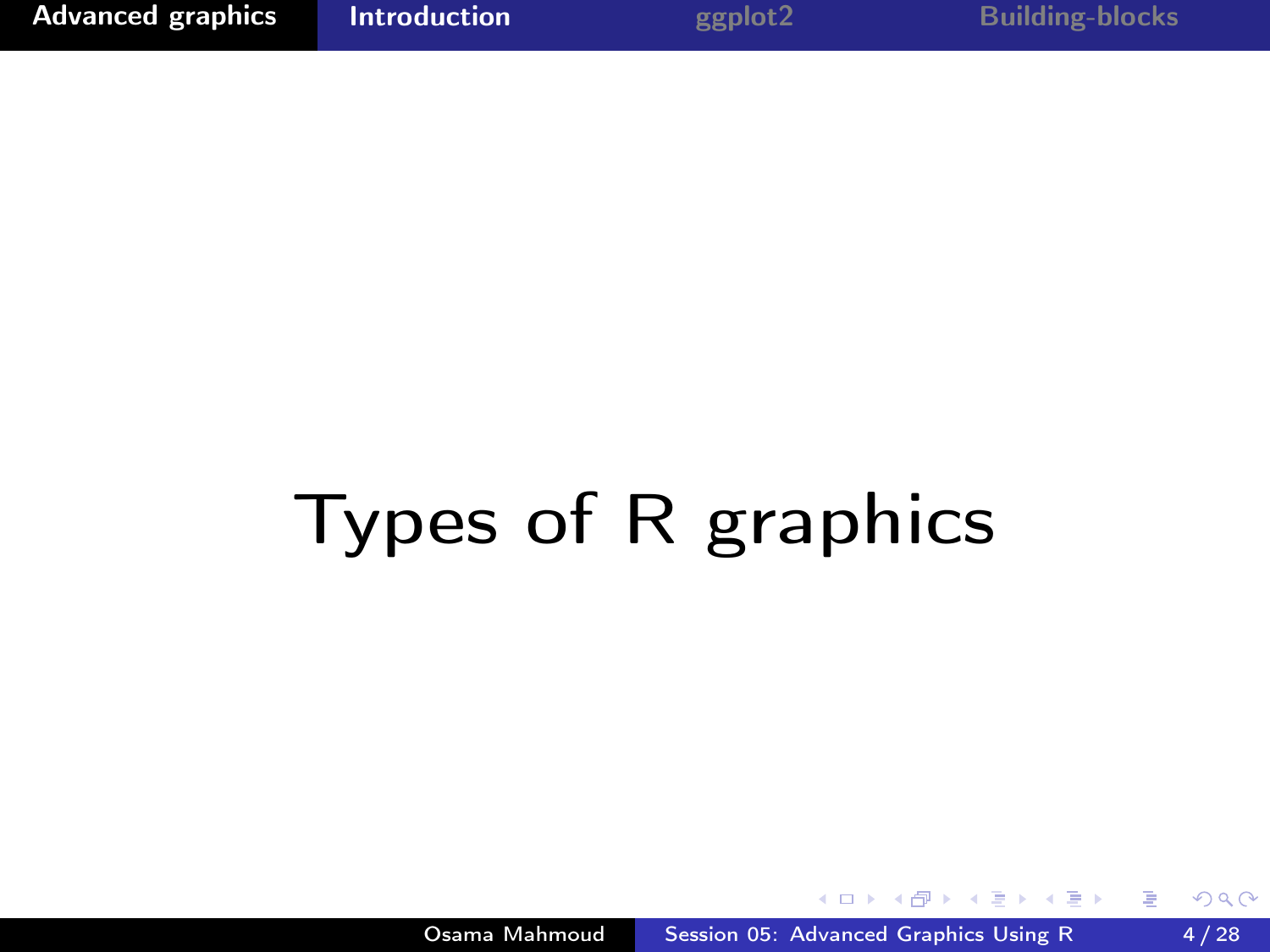

- Base graphics.
- **•** Grid graphics.
- Lattice graphics.
- $\bullet$  ggplot2 graphics.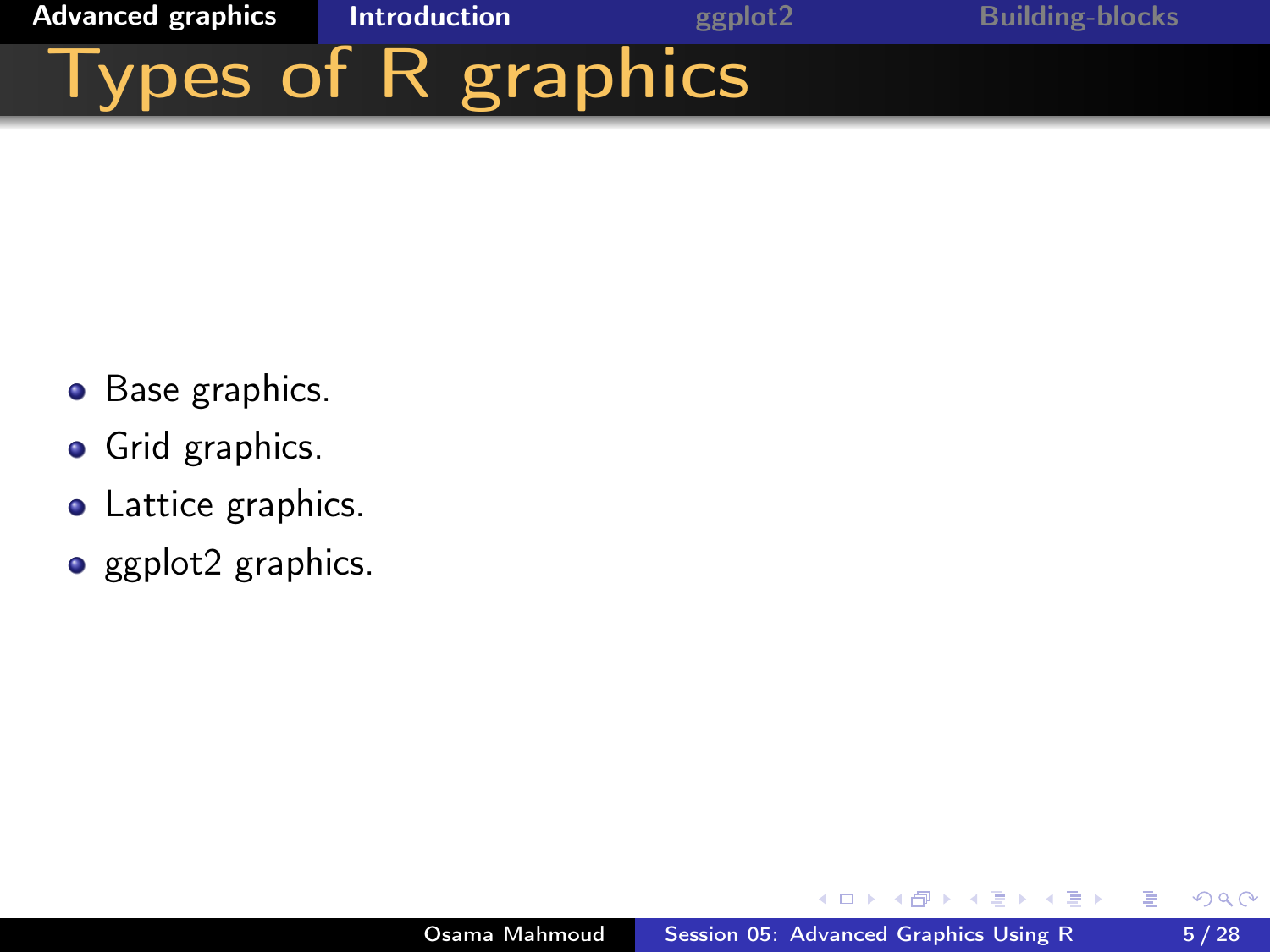# Overview of ggplot2

 $4.171$ 

**In** 

a a

化重新润滑脂

Þ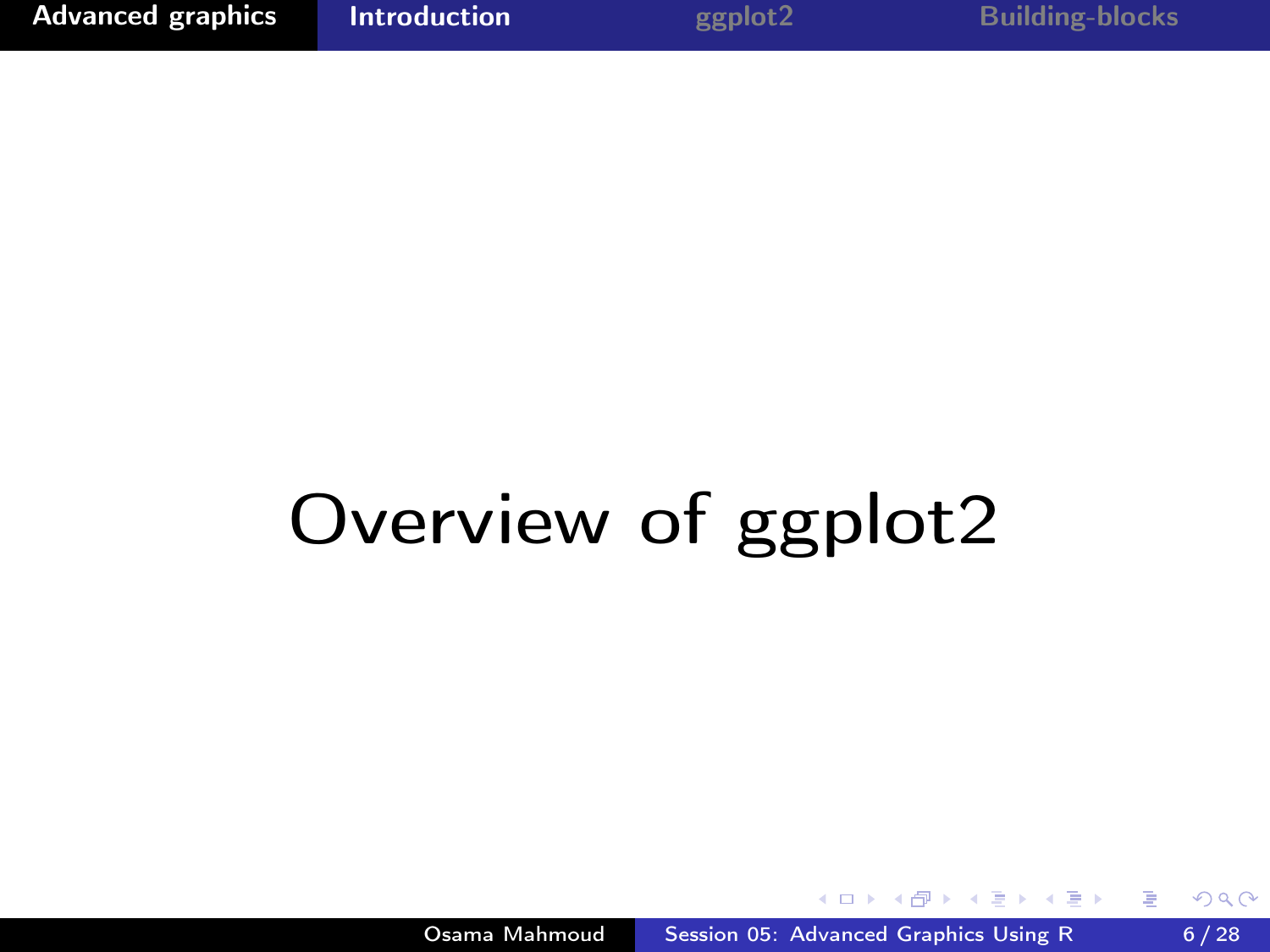<span id="page-7-0"></span>

- > install.packages("drat")
- > drat::addRepo("statcourses")
- > install.packages("BristolVis")

÷  $\sim$  つくへ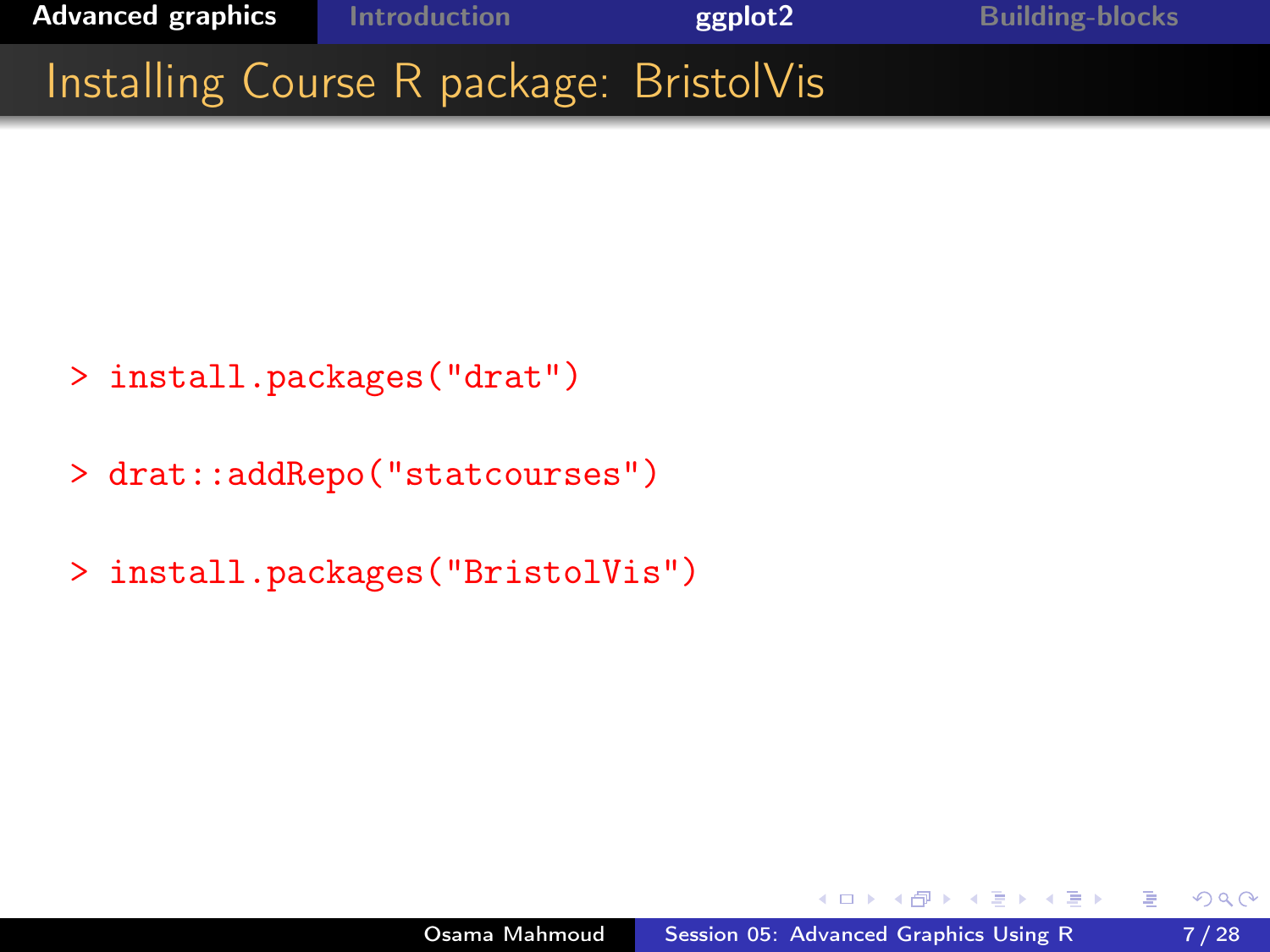#### **Advanced graphics** ggplot2 **Introduction Building-blocks** Basic plots using base graphics > plot(med[med\$health == "Poor",]\$age, med[med\$health == "Poor",]\$time,  $xlim=c(30,72), ylim=c(0.5,13))$ > points (med [med\$health=="Fair",]\$age, med [med\$health=="Fair",]\$time,

> points (med [med\$health=="Good",]\$age, med [med\$health=="Good",]\$time,  $col=4$ )

 $col=2$ 

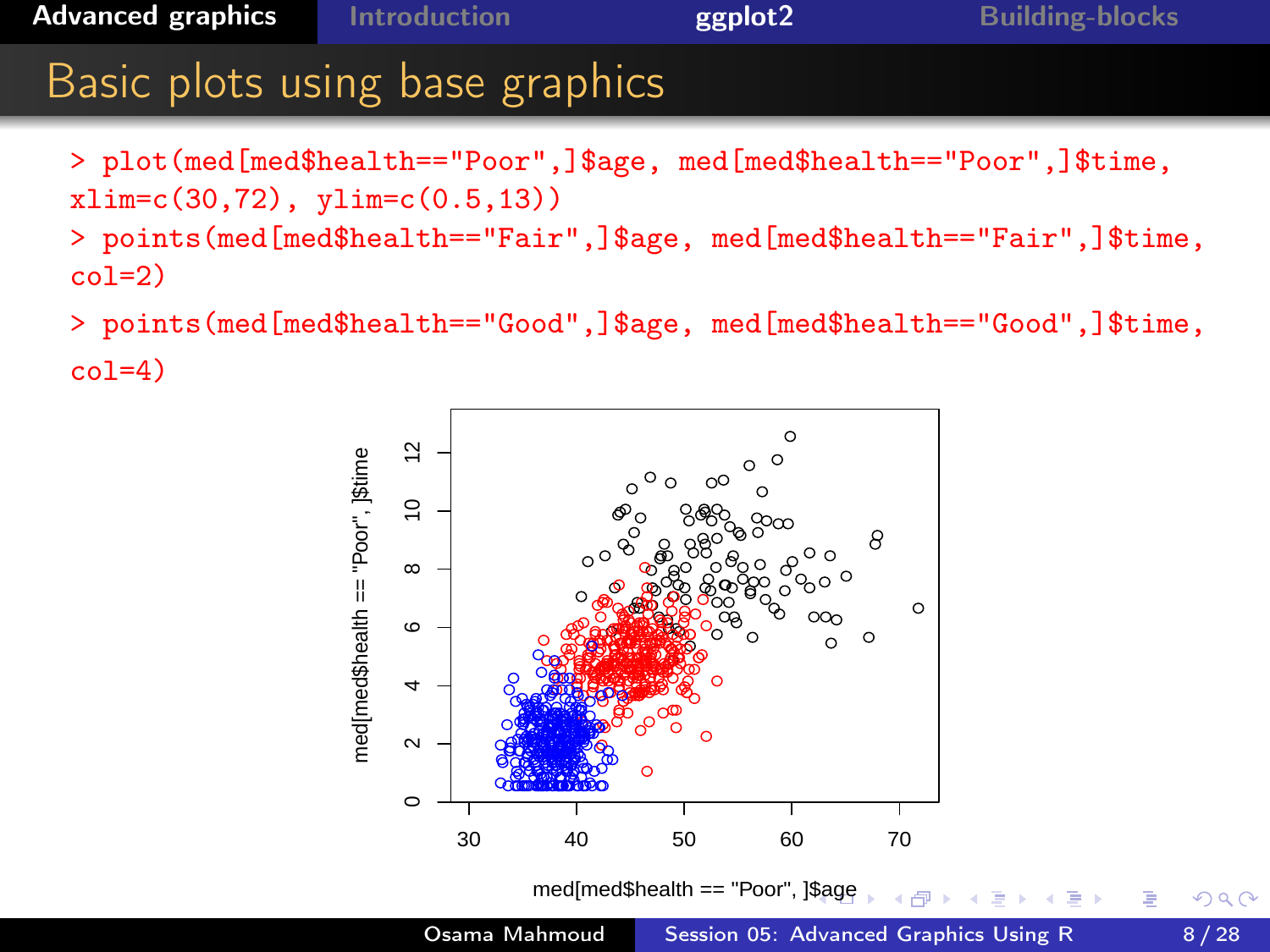

 $\bullet$  We had to manually set the scales using the  $xlim$  and  $ylim$ parameters.

• We had not created a legend. We would need to use the legend function to create one.

**•** The default axis labels were terrible!

つくい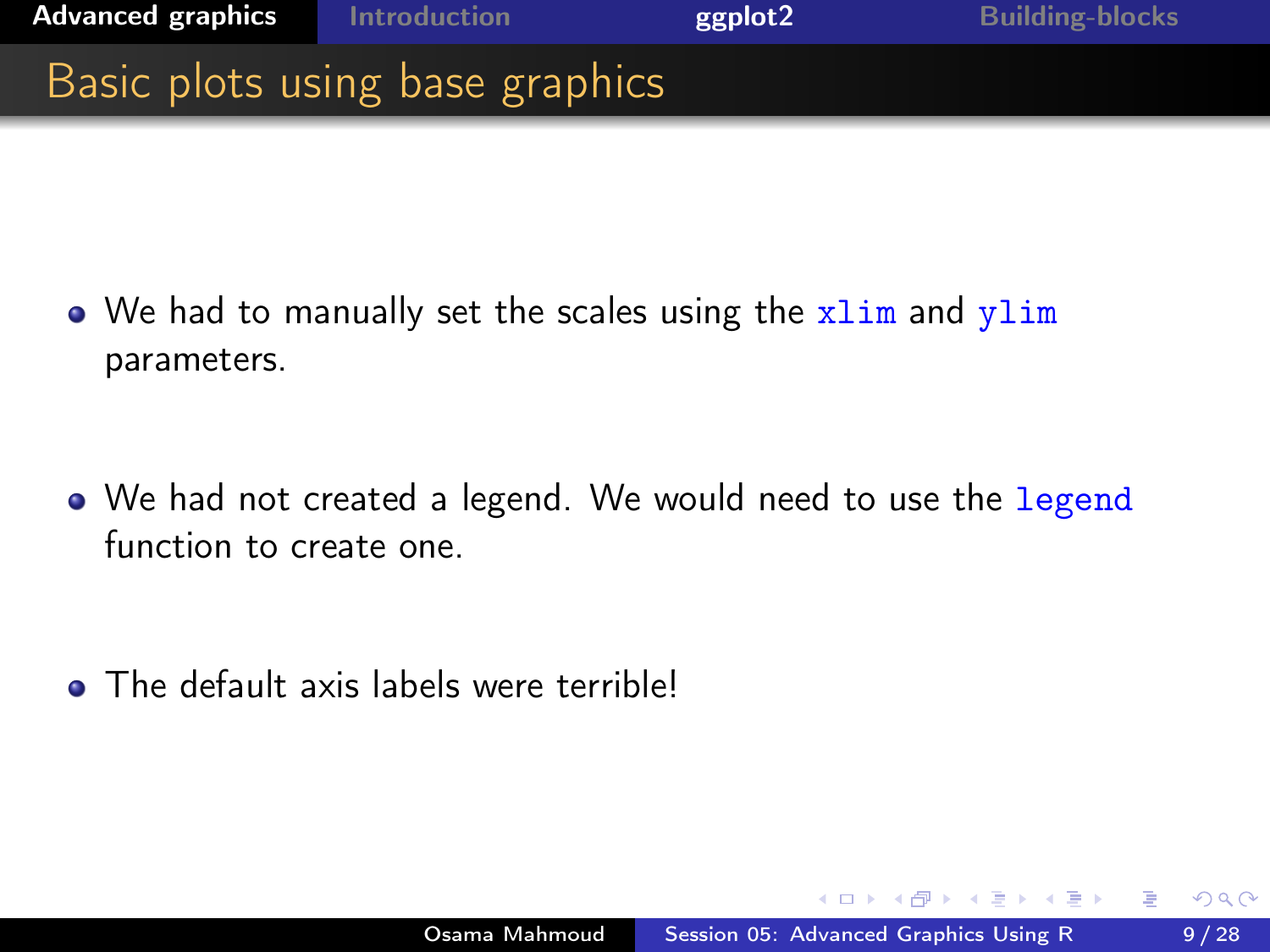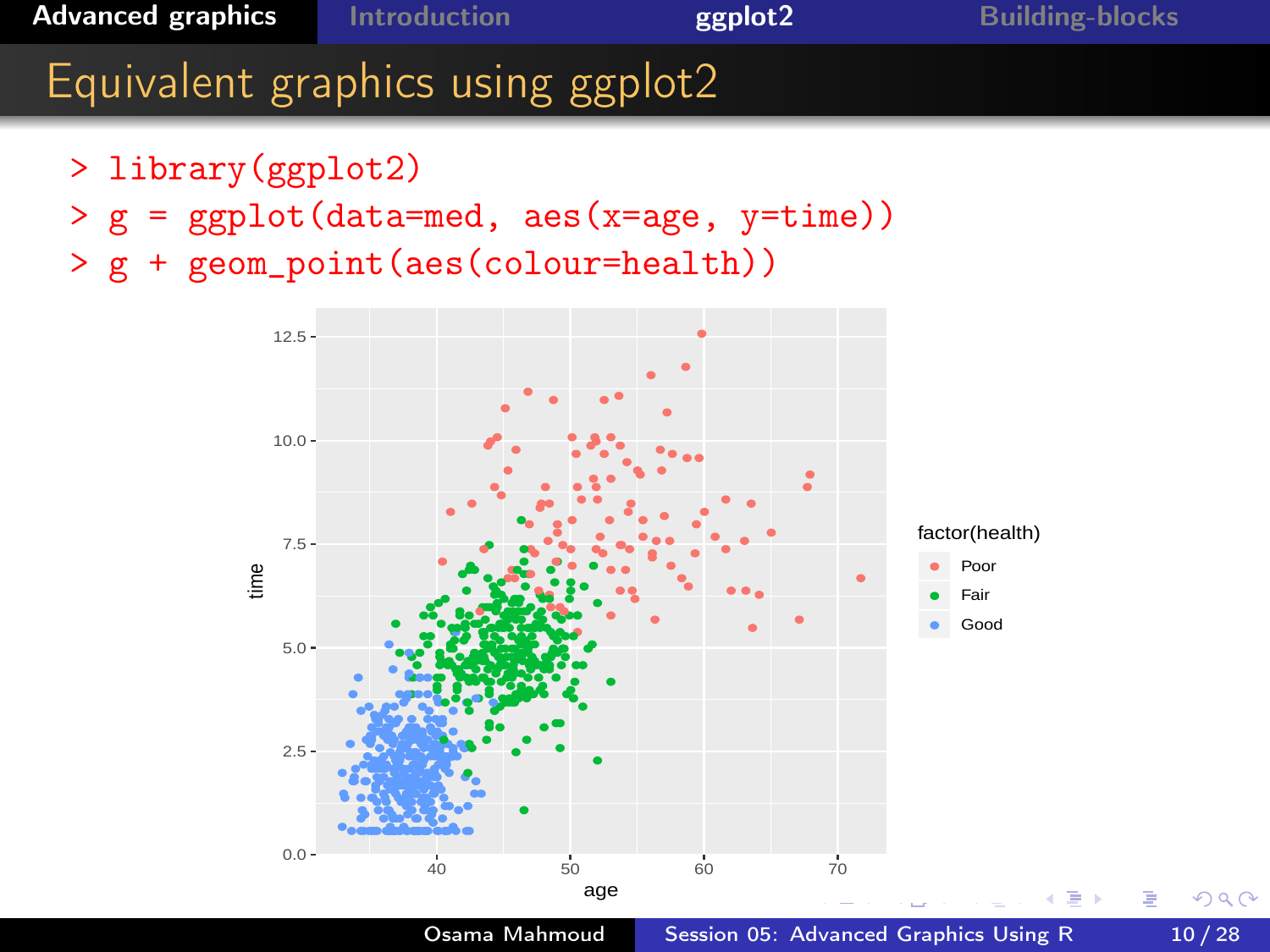





Þ

÷

э

 $\sim$ 

つくへ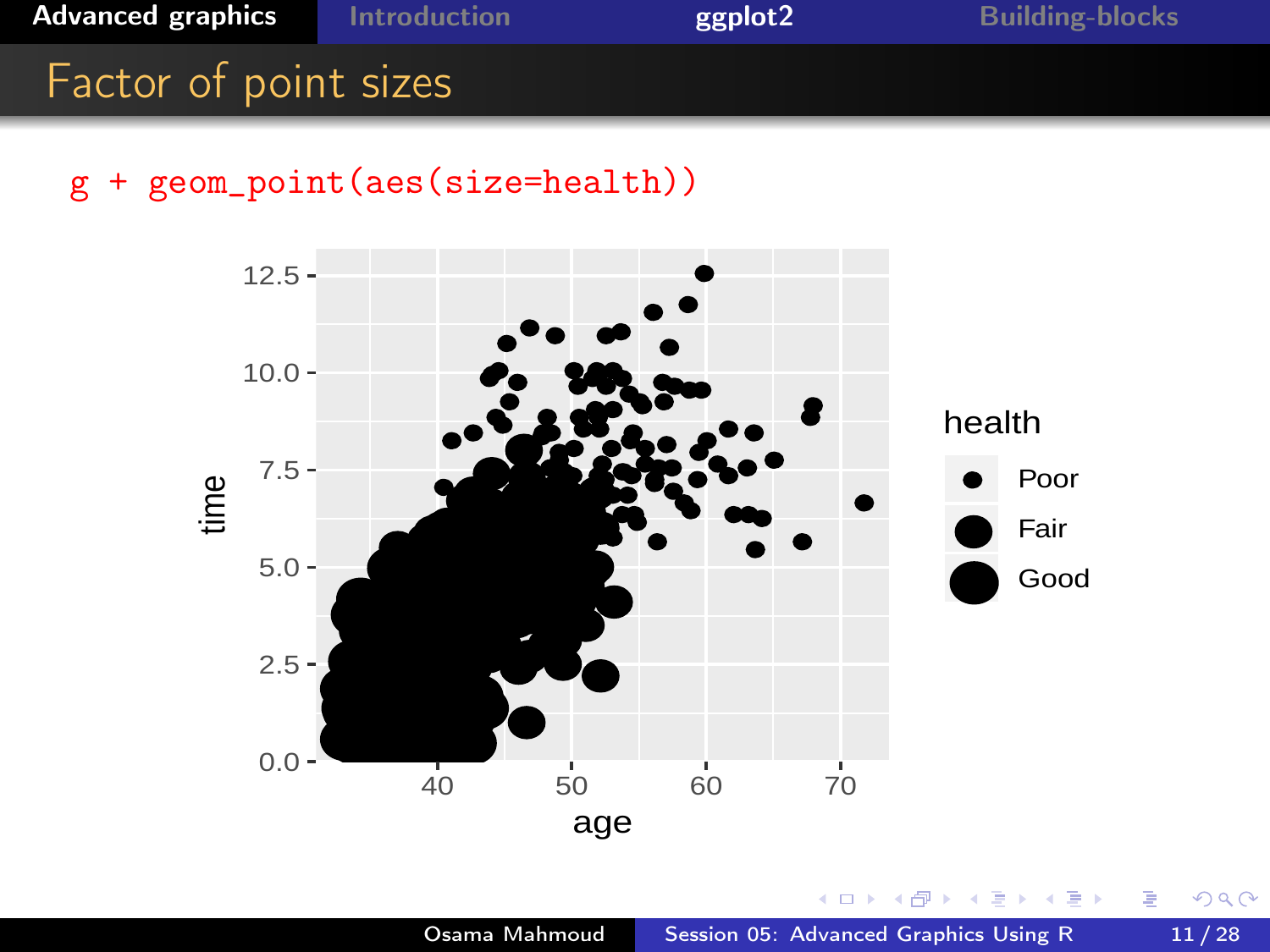

g + geom\_line(aes(colour=health, size = health)))



э

÷

つくへ

∍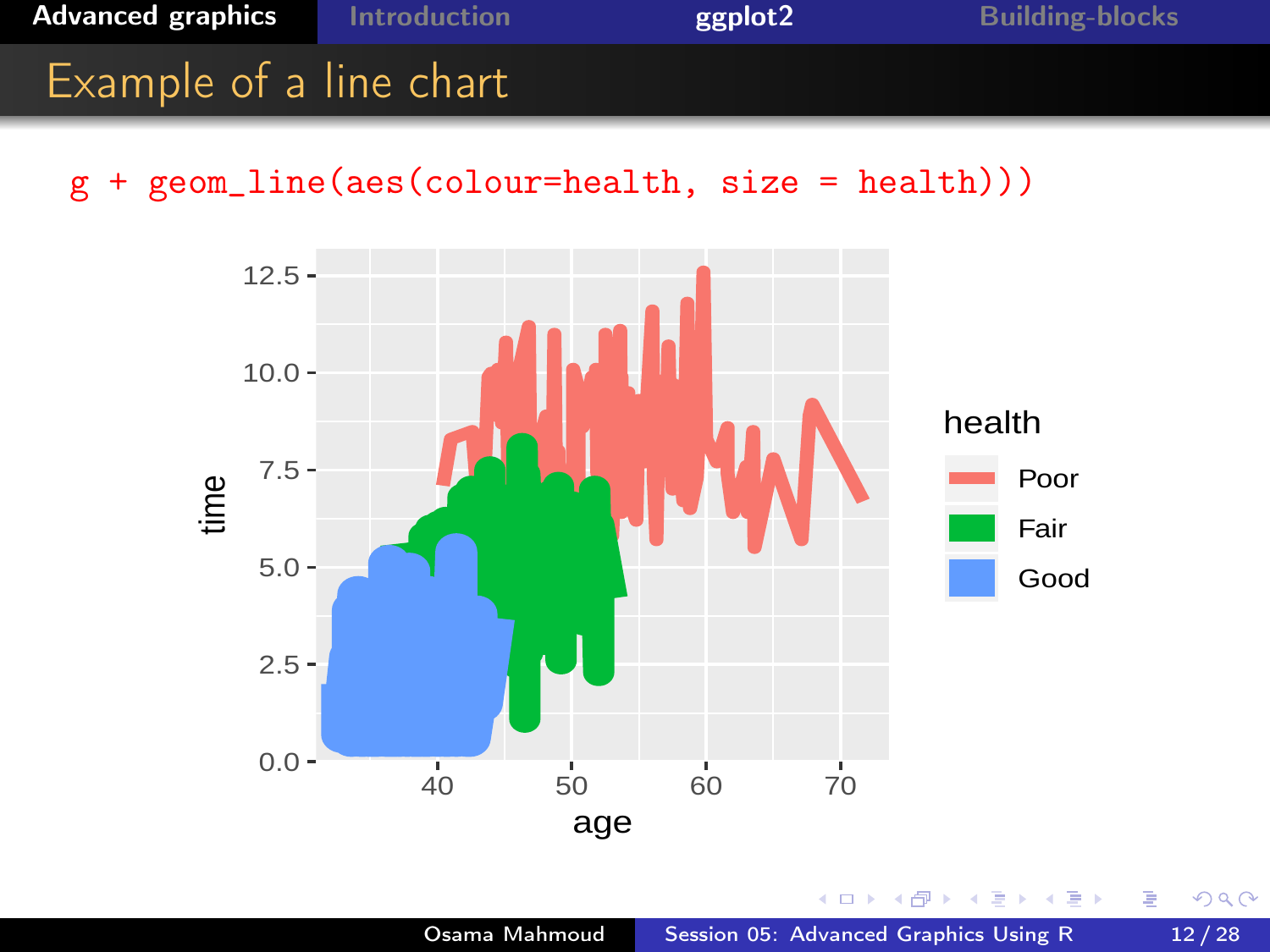Points, bars and lines are examples of geom's. Some useful standard geoms and their equivalent base graphic counter part:

| Plot Name       | Geom      | Base graphic    |
|-----------------|-----------|-----------------|
| Bar chart       | bar       | barplot         |
| Box-and-whisker | boxplot   | boxplot         |
| Histogram       | histogram | hist            |
| Line plot       | line      | plot and lines  |
| Scatter plot    | point     | plot and points |

 $QQ$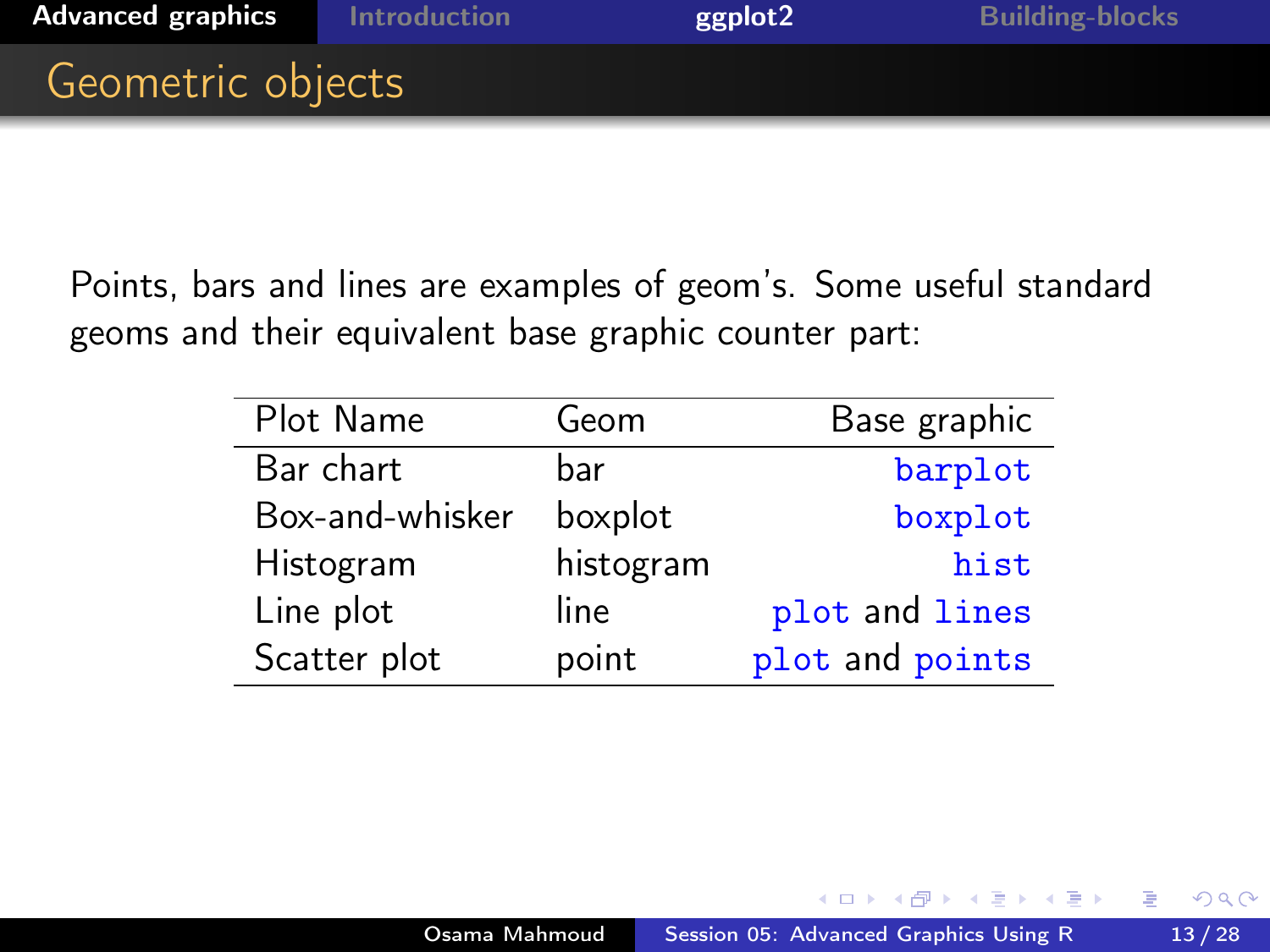### [Advanced graphics](#page-2-0) [Introduction](#page-3-0) and [ggplot2](#page-7-0) [Building-blocks](#page-17-0) More complicated functions The idea of graphical layers, enables constructing more complicated

functions, e.g.:

 $p = ggplot(mpg, aes(x = disp1, y = cty)) +$ geom\_point(aes(colour=factor(cyl))) + stat\_smooth(aes(colour=factor(cyl)))

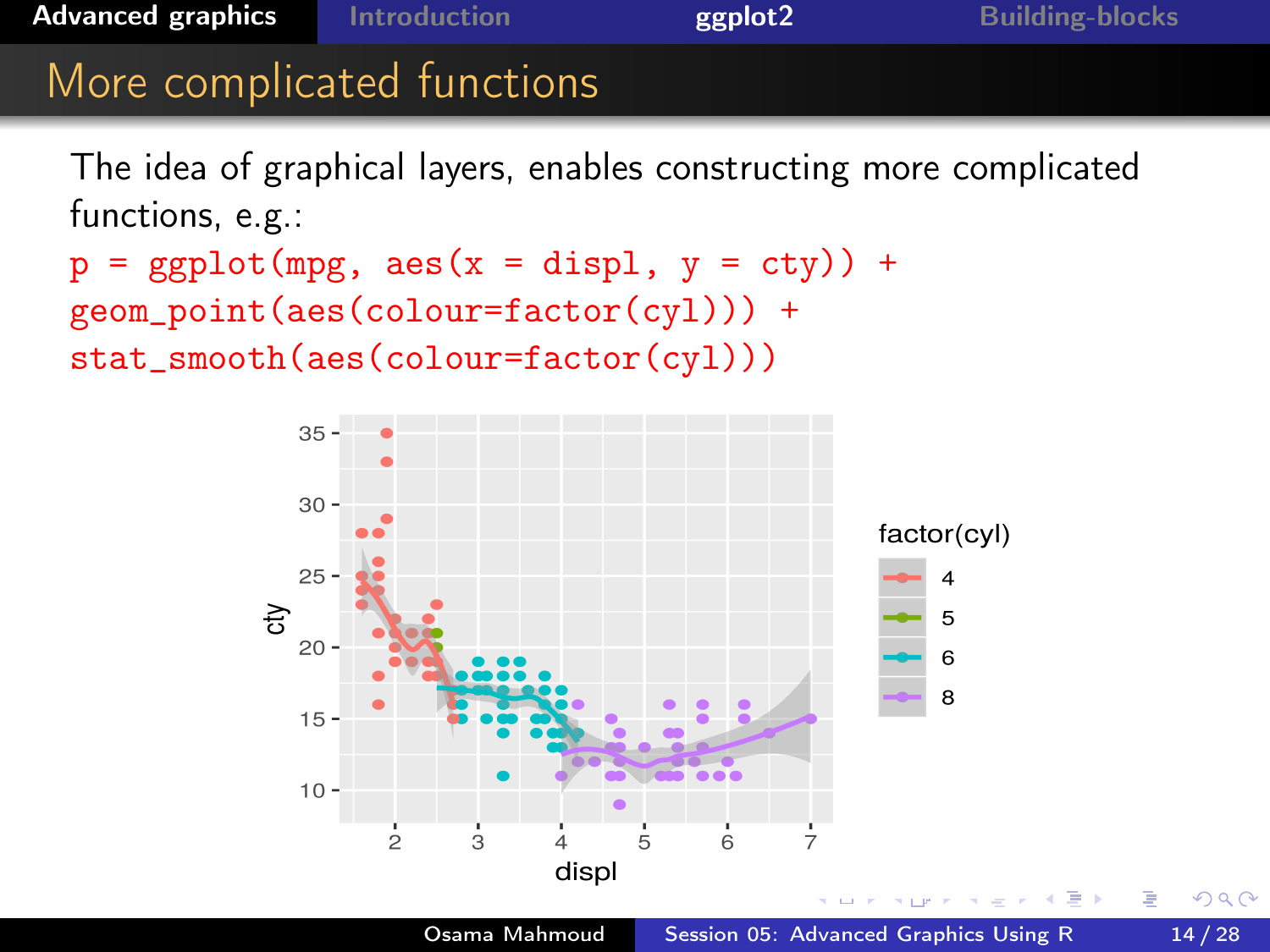Each ggplot command adds iteratively layers. A single layer may comprise of four elements:

- an aesthetic and data mapping;
- a geometric object (geom);
- a statistical transformation (stat);
- a position adjustment, i.e. how should overlapped objects be handled.

つくい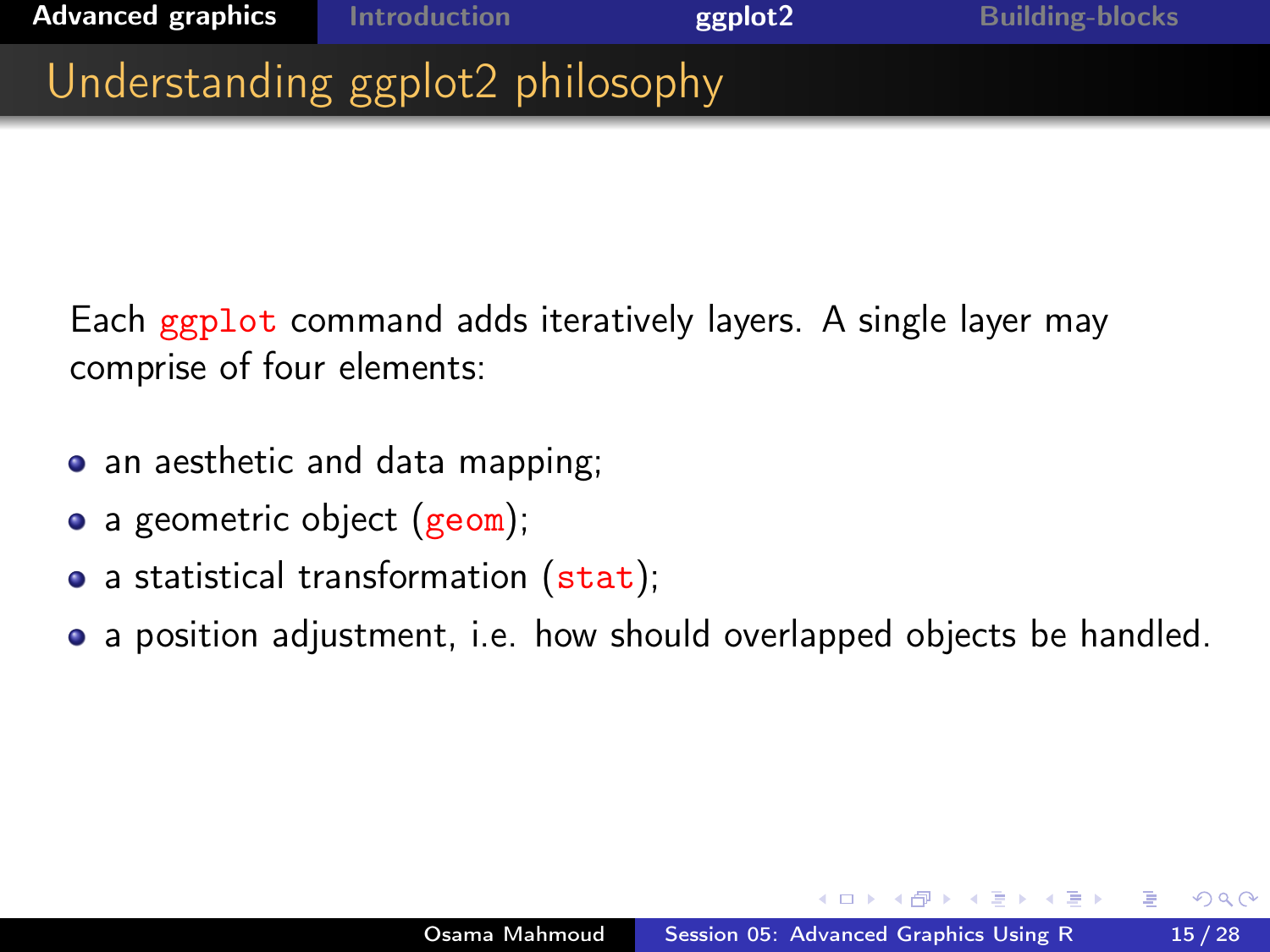```
For example, the command:
g + geom_point(aes(colour=health))
actually calls (in the background) the command:
g + \text{layer(data} = \text{med, } \text{\#inheritical}mapping = \text{aes}(\text{color=health}), #x and y are inherited.
stat = "identity",geom = "point",position = "identity",
params = list(na.rm=FALSE))
```
母 ▶ イヨ ▶ イヨ ▶ │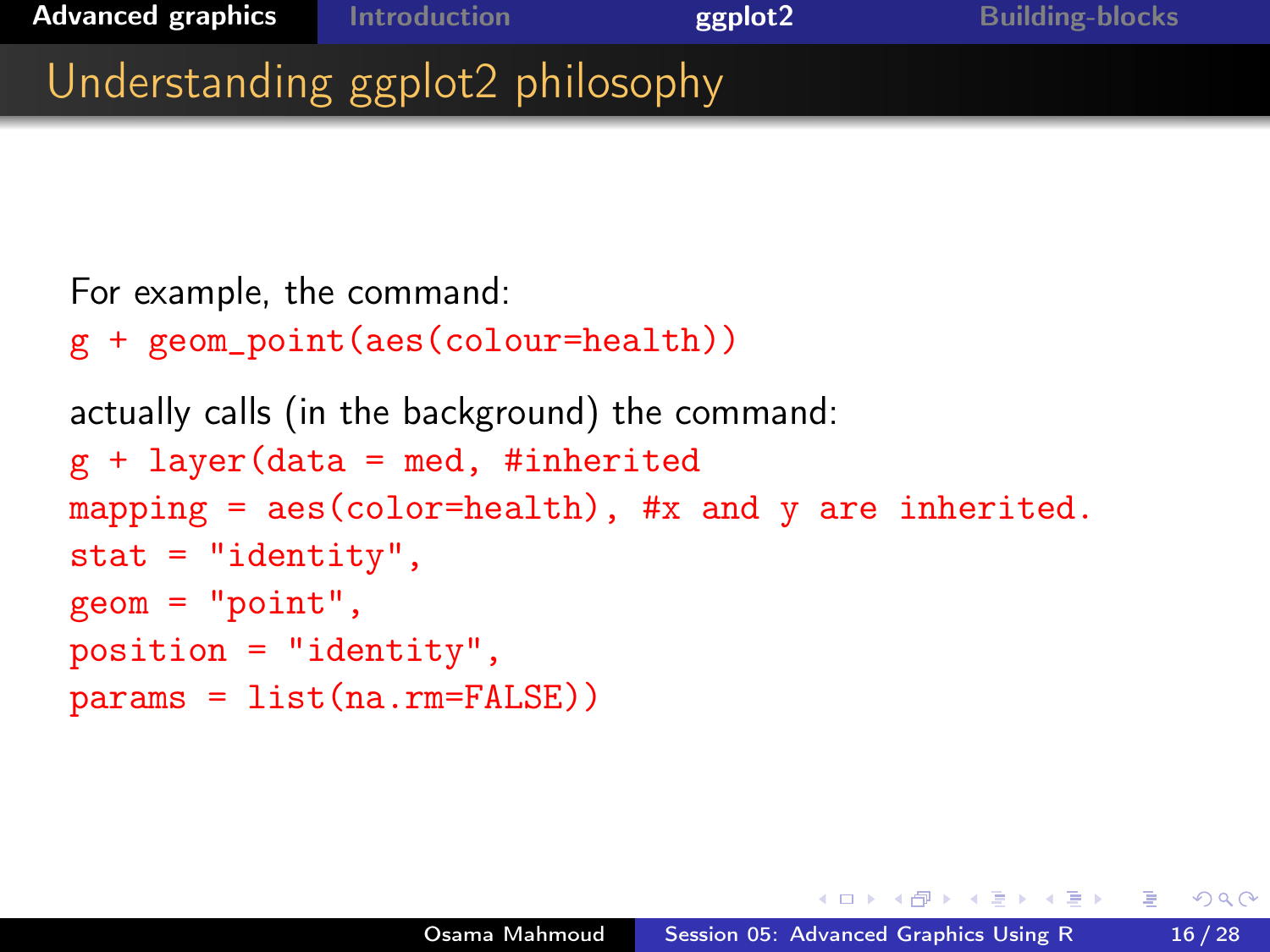つくへ

э

## <span id="page-17-0"></span>Plot building-blocks

**In** 

石

化重新润滑脂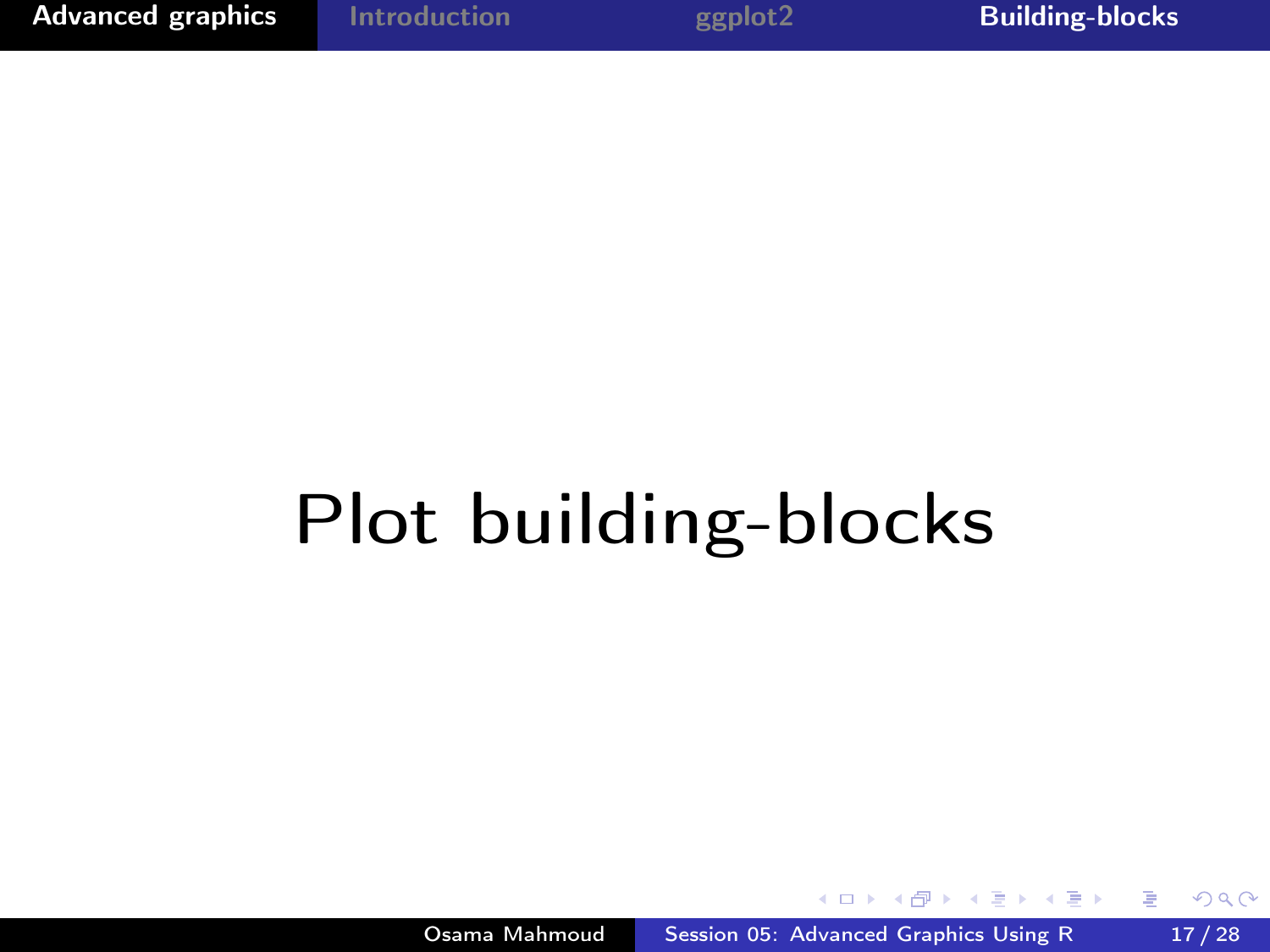An initial ggplot object, can be setup using the ggplot() function which has two arguments:

- o data (takes a data frame)
- an aesthetic mapping (creates default aesthetic attributes)

```
g = ggplot(data=mpg, mapping=aes(x=disp1, y=cty,colour=factor(cyl)))
Or equivelently,
```
 $g = ggplot(mpg, aes(disp1, cty, colour-factor(cyl)))$ 

doesn't actually produce anything to be displayed, it just sets the intial plot object. We need to add layers for that to happen.

→ イラン イヨン イラン

 $\Omega$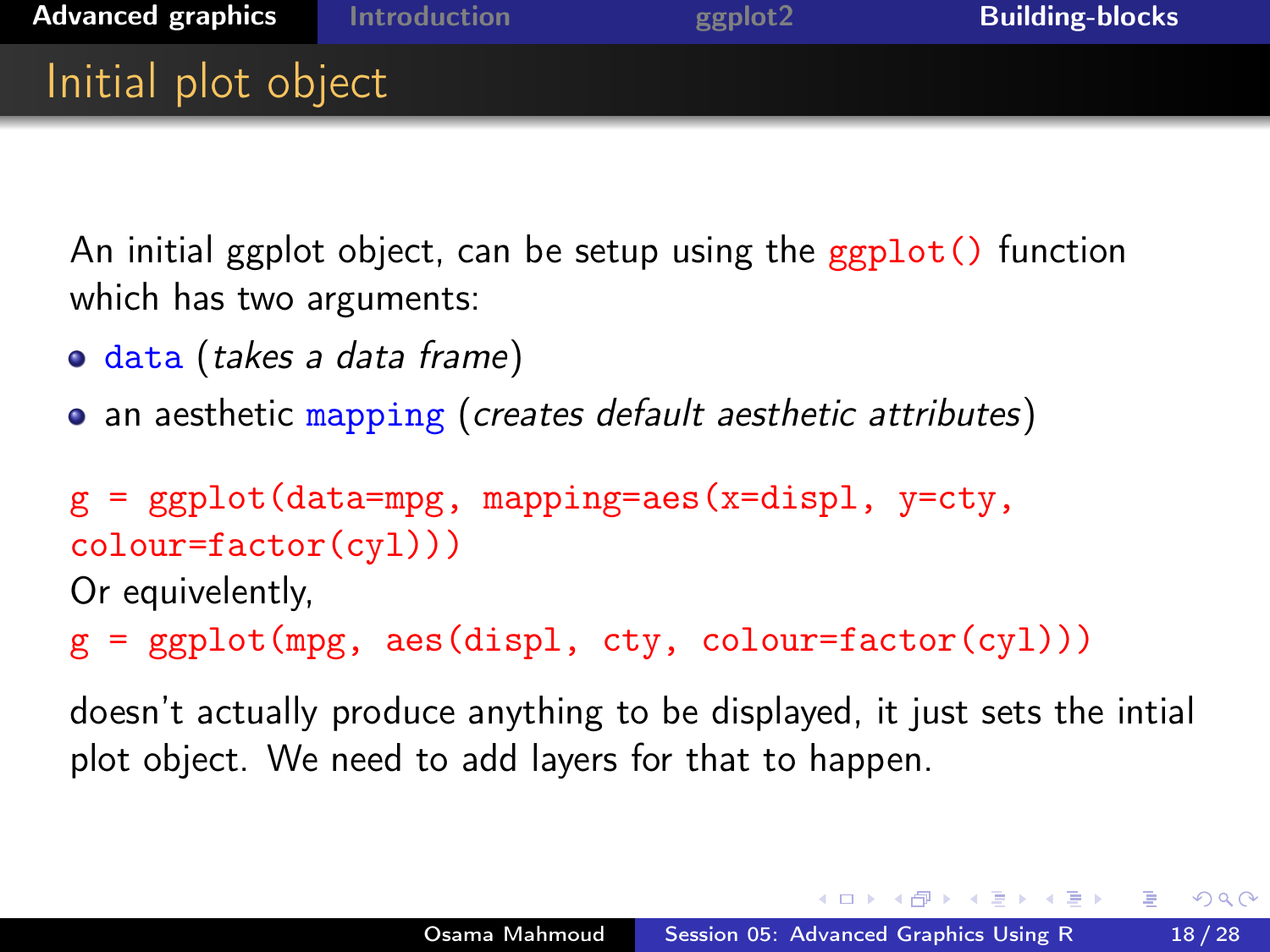

- $\bullet$  The geom, functions perform the actual rendering in a plot, e.g. a line geom will create a line plot and a point geom creates a scatter plot.
- Each geom has a list of aesthetics that it accepts such as  $x$  ,  $y$  , colour and size.
- However, some geoms have unique elements. For example, the geom\_errorbar requires arguments ymax and ymin.
- The full list of aesthetics can be displayed by:
- > ggplot2:::.all\_aesthetics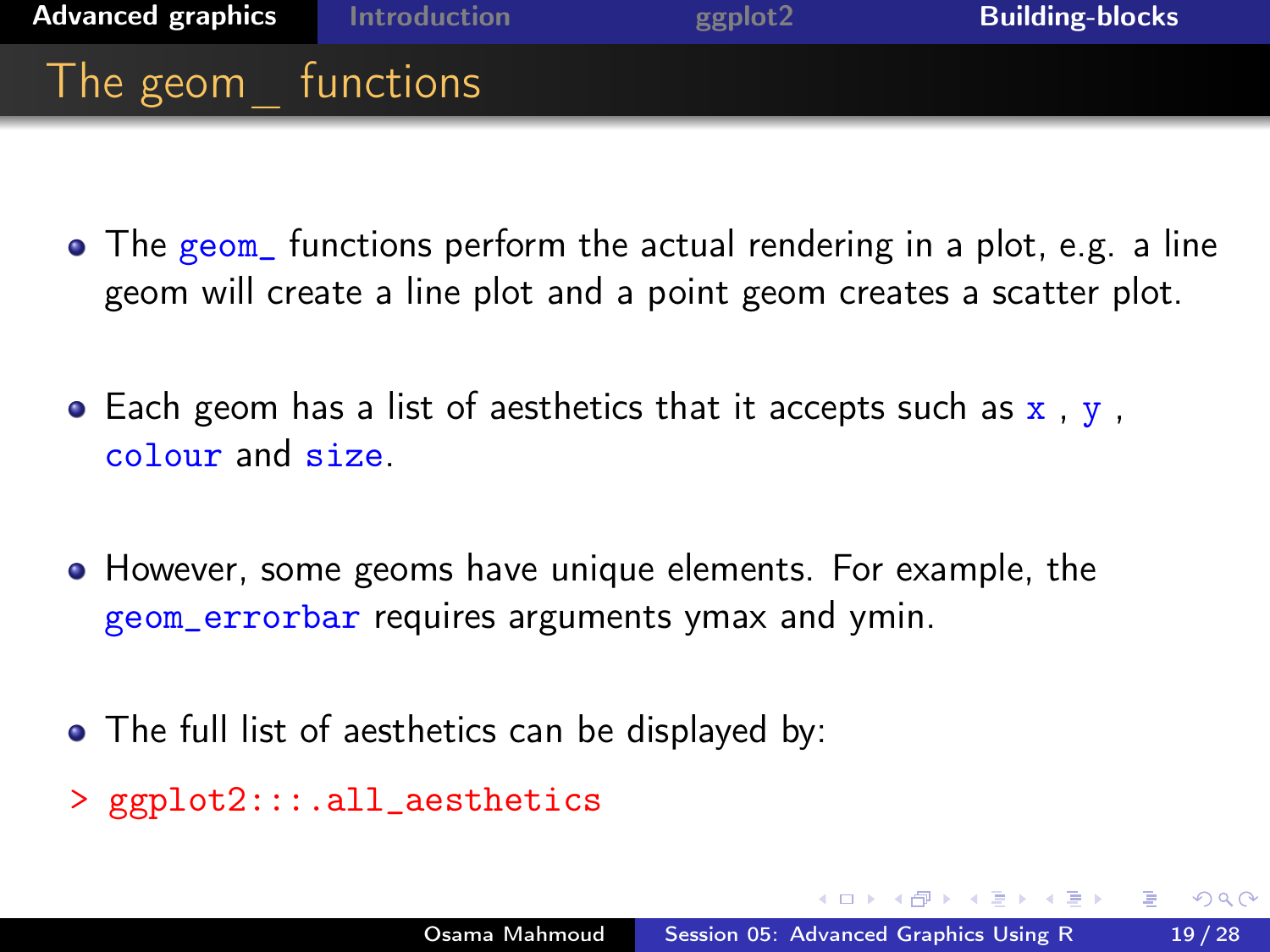

This table gives names and descriptions of some commonly used geoms:

۳  $\overline{\phantom{0}}$ 

-

| Name      | Description                                     |
|-----------|-------------------------------------------------|
| abline    | Line, specified by slope and intercept          |
| boxplot   | Box and whiskers plot                           |
| density   | Kernel density plot                             |
| histogram | Histograms                                      |
| jitter    | Individual points are jittered to avoid overlap |
| step      | Connect observations by stairs                  |

**In** モミチ ∢ 重→

つくへ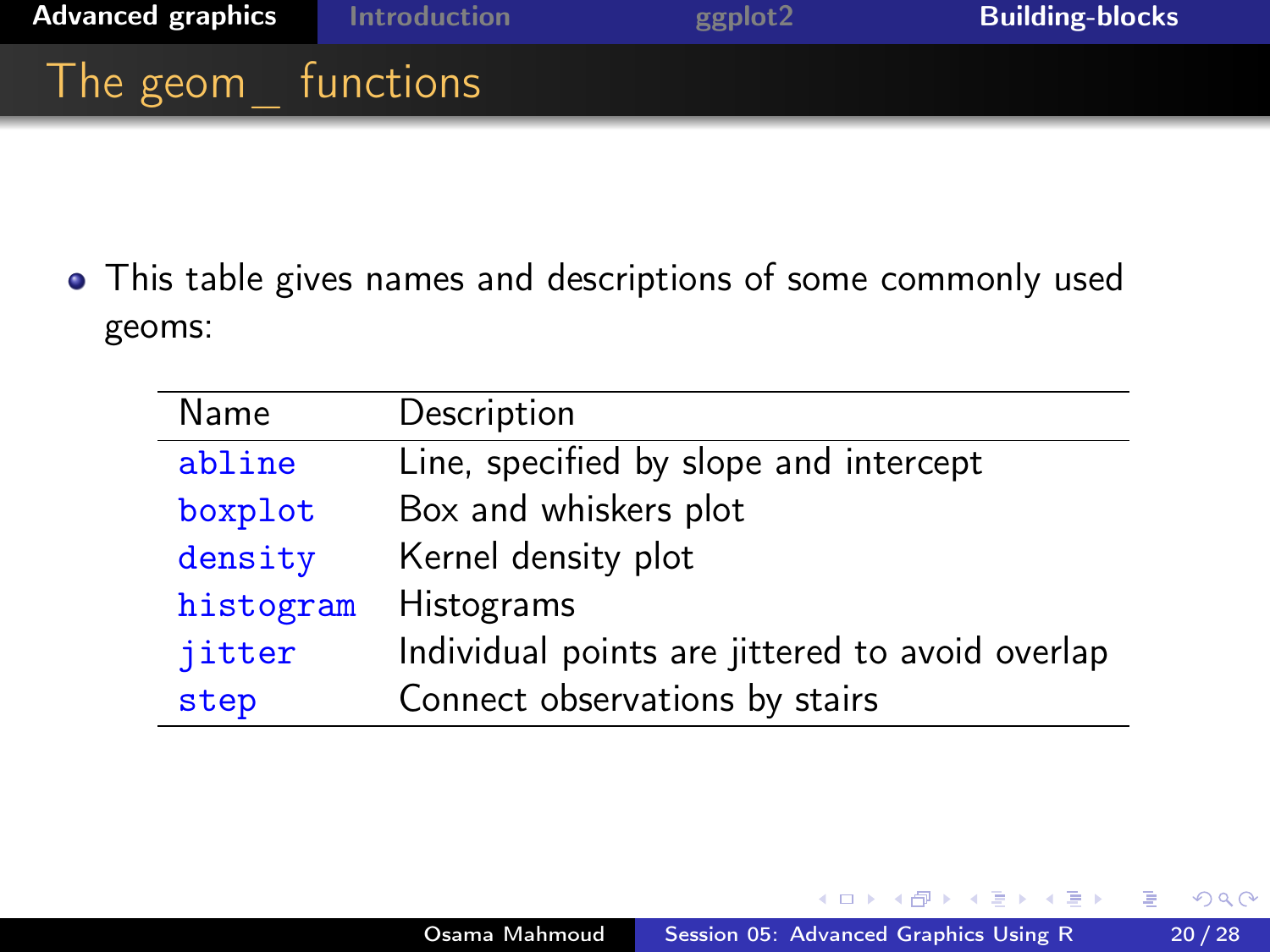### [Advanced graphics](#page-2-0) [Introduction](#page-3-0) [ggplot2](#page-7-0) [Building-blocks](#page-17-0) Combining geoms

I will show how to combine more that one geom function to produce a bit more complex plots. If we consider the mpg data set, a base ggplot object:

 $g = ggplot(mpg, aes(x=factor(cyl), y=hwy))$  will do nothing. Now we'll create a boxplot:  $(g1 = g + geom\_boxplot())$ 

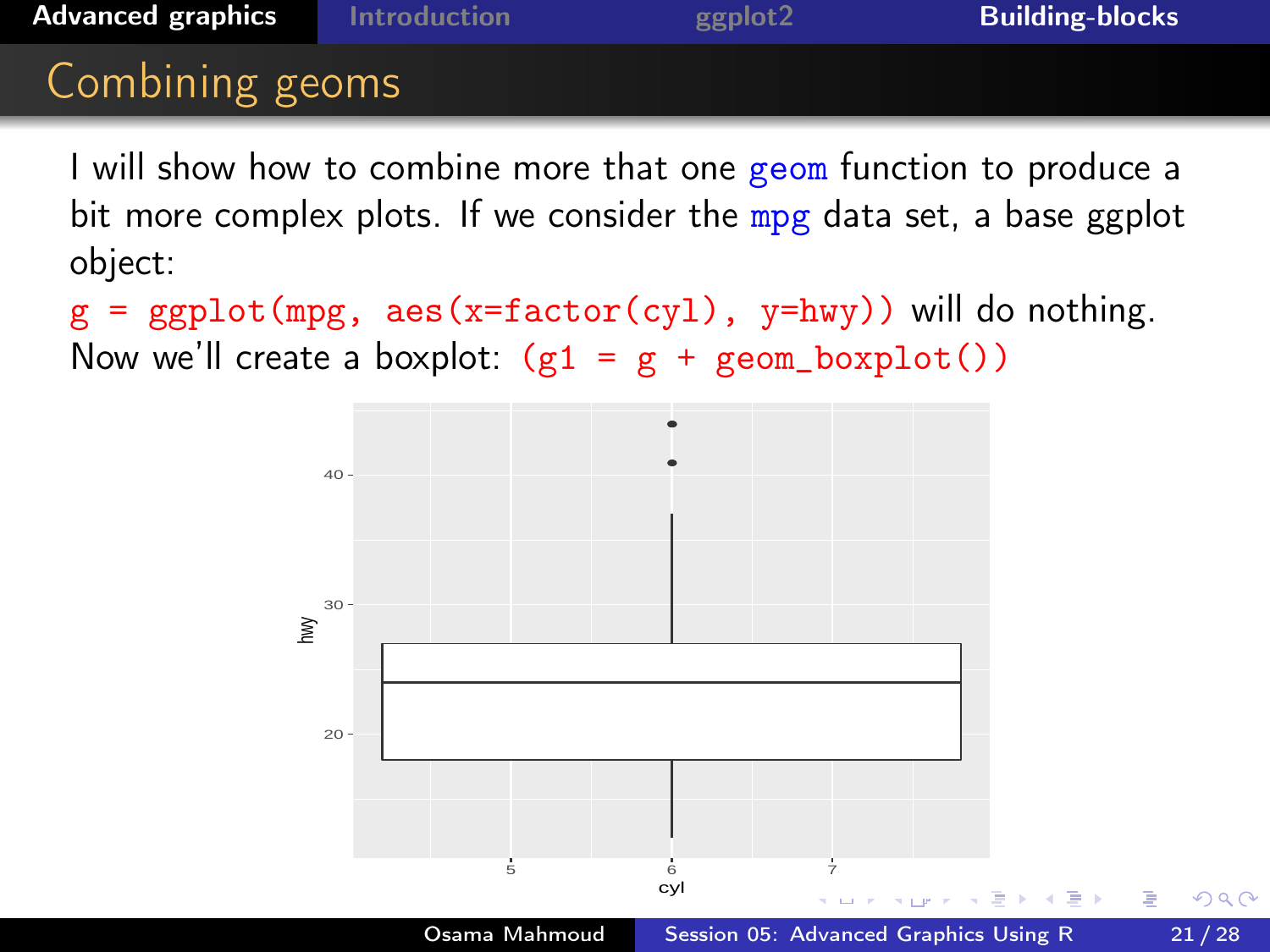### [Advanced graphics](#page-2-0) [Introduction](#page-3-0) [ggplot2](#page-7-0) [Building-blocks](#page-17-0) Combining geoms

Previous figure was a boxplot of all the mpg data, a more useful plot would be to have individual boxplots conditional on number of cylinders:  $(g2 = g + geom_boxplot(aes(x=factor(cyl), group=cv1)))$ 

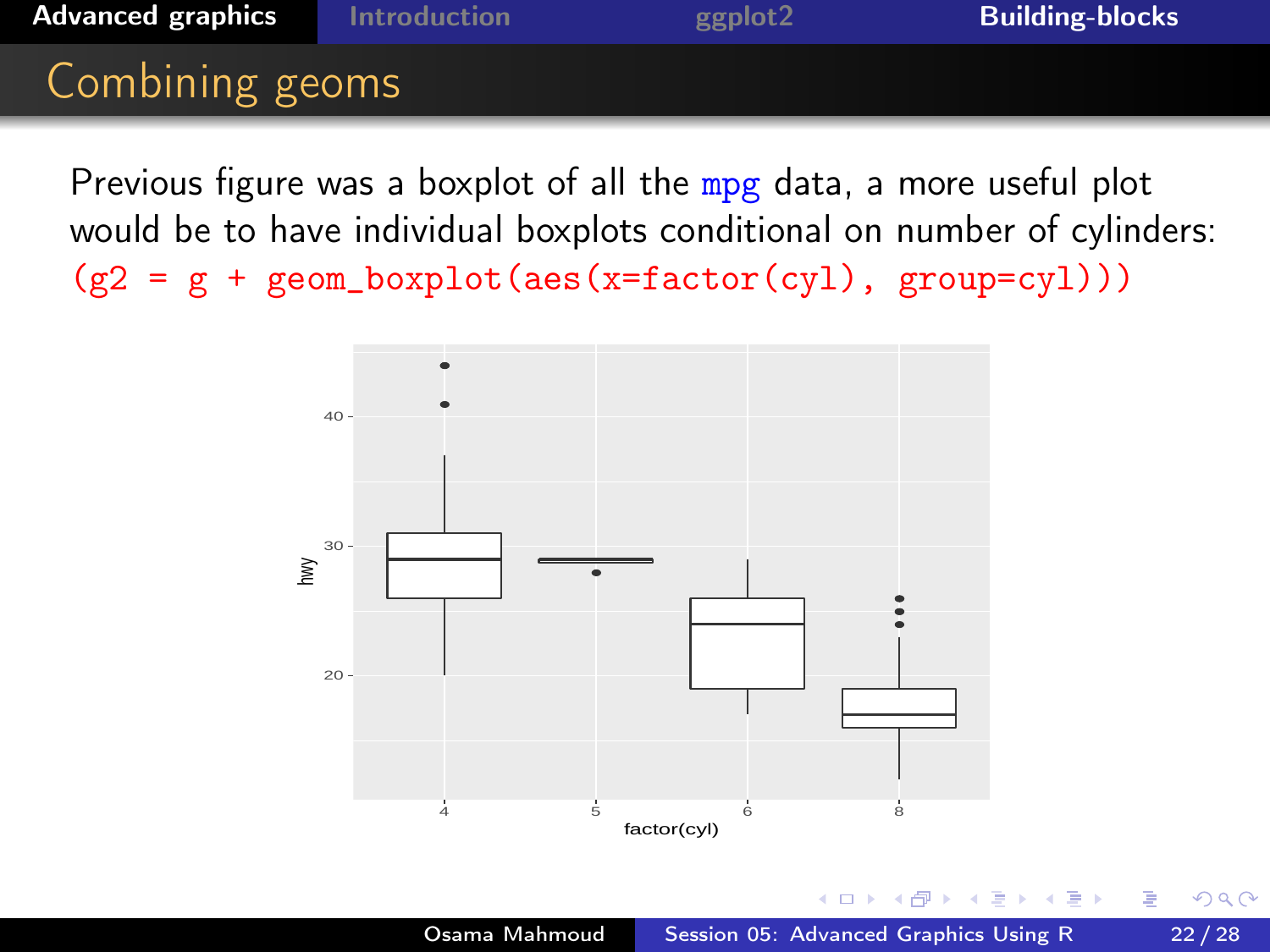### [Advanced graphics](#page-2-0) [Introduction](#page-3-0) [ggplot2](#page-7-0) [Building-blocks](#page-17-0) Combining geoms

We are not restricted to a single geom. When data sets are reasonably small, it is useful to display the data on top of the boxplots:

 $(g3 = g2 + geom\_dotplot(aes(x=factor(cyl), group=cyl)),$ binaxis="y", stackdir="center", binwidth=0.25, stackratio=2))



 $2Q$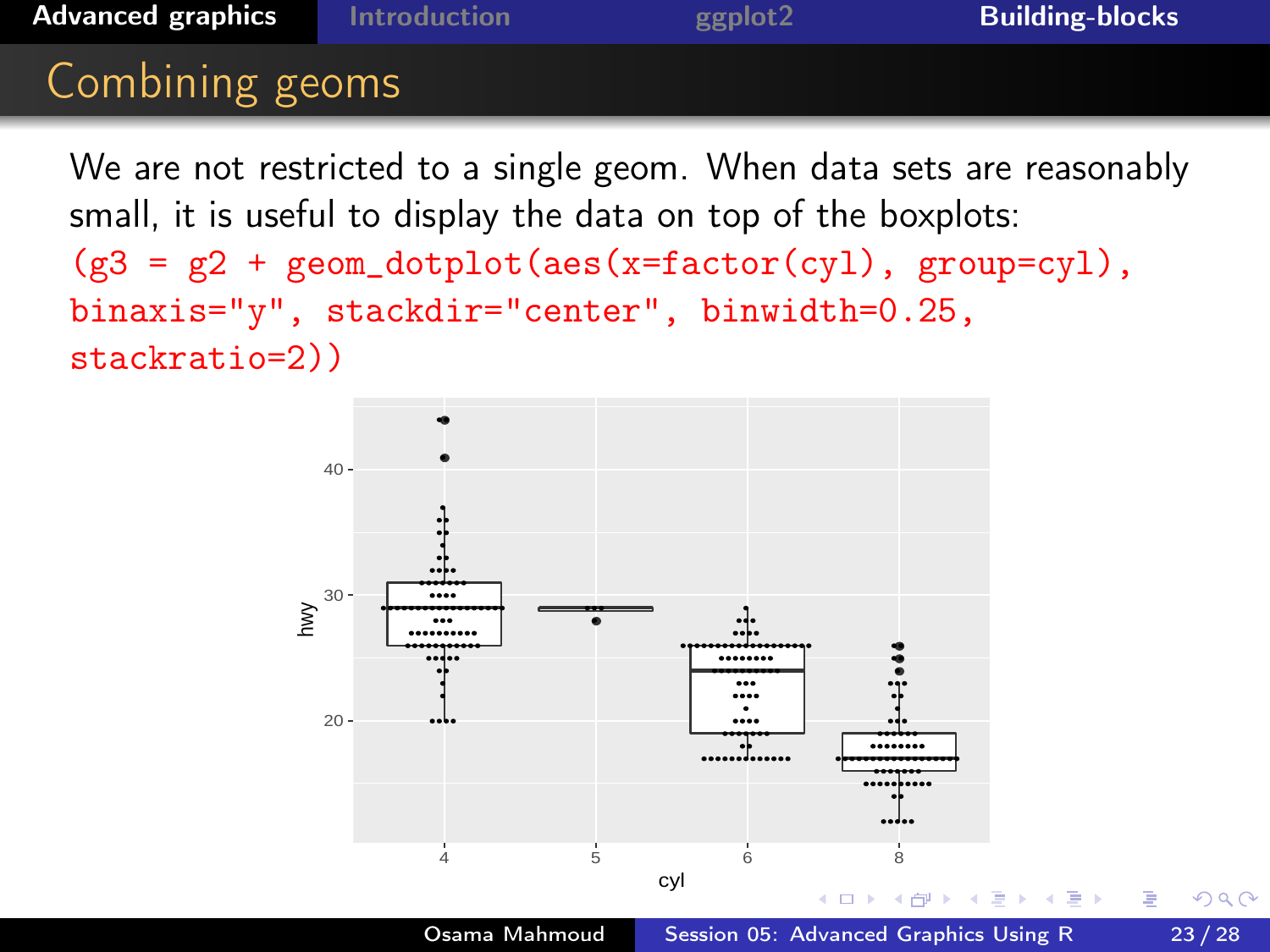There are a few standard geom 's that are particular useful:

- $\bullet$  geom line : a line plot.
- geom boxplot : produces a boxplot.
- **e** geom point : a scatter plot.
- geom dotplot: a dot plot.
- $\bullet$  geom bar : produces a standard barplot that counts the x values.
- geom text : adds labels to specified points (as geom\_point but draw labels rather than points).
- **•** geom raster: Similar to levelplot (heatmap).

桐 レンコ レンコレー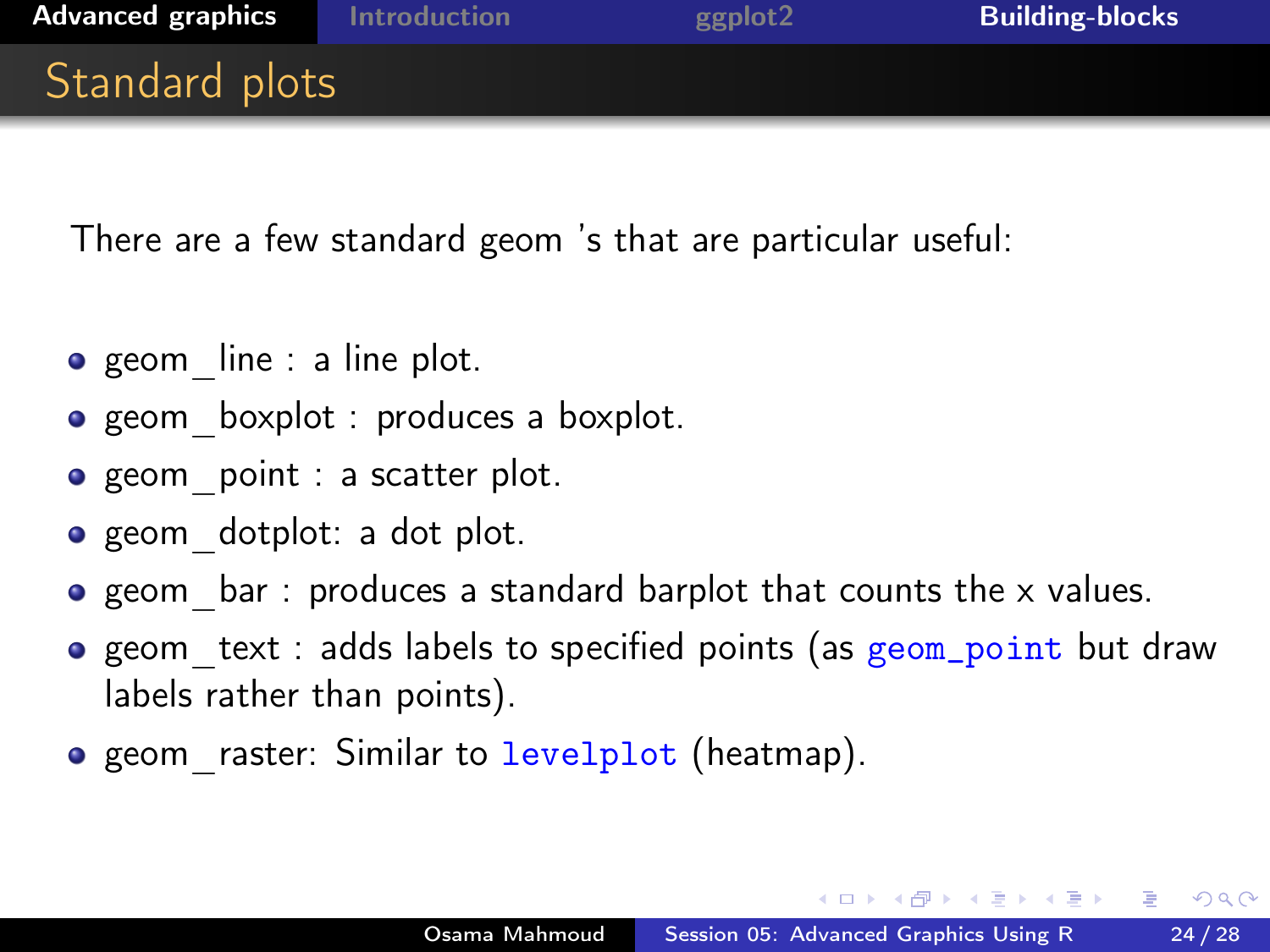

To generate a bar plot, e.g. for the status of effect observations in the med data set, the following code can be used:

ggplot(med, aes(x=status)) + geom\_bar()



つくへ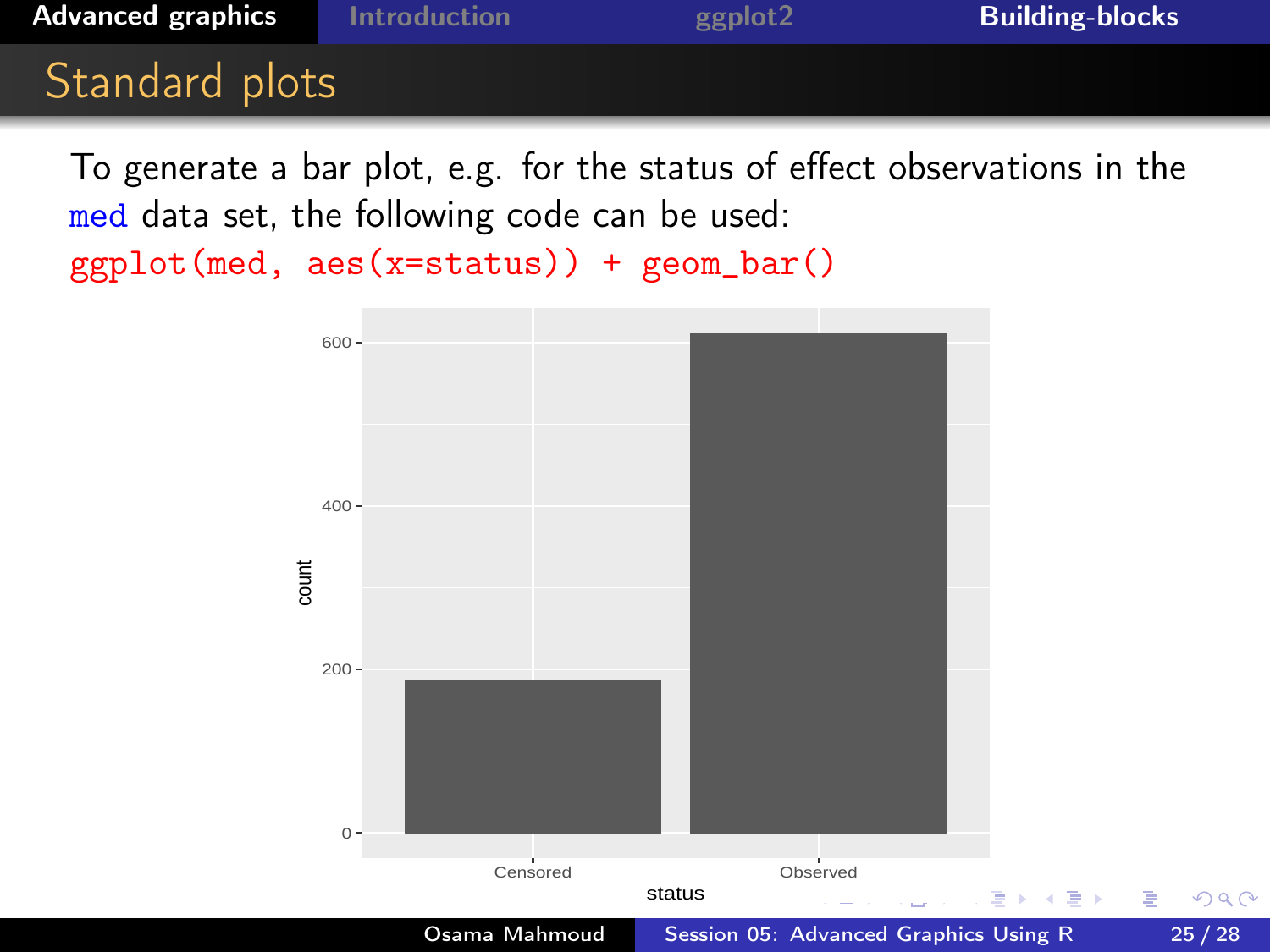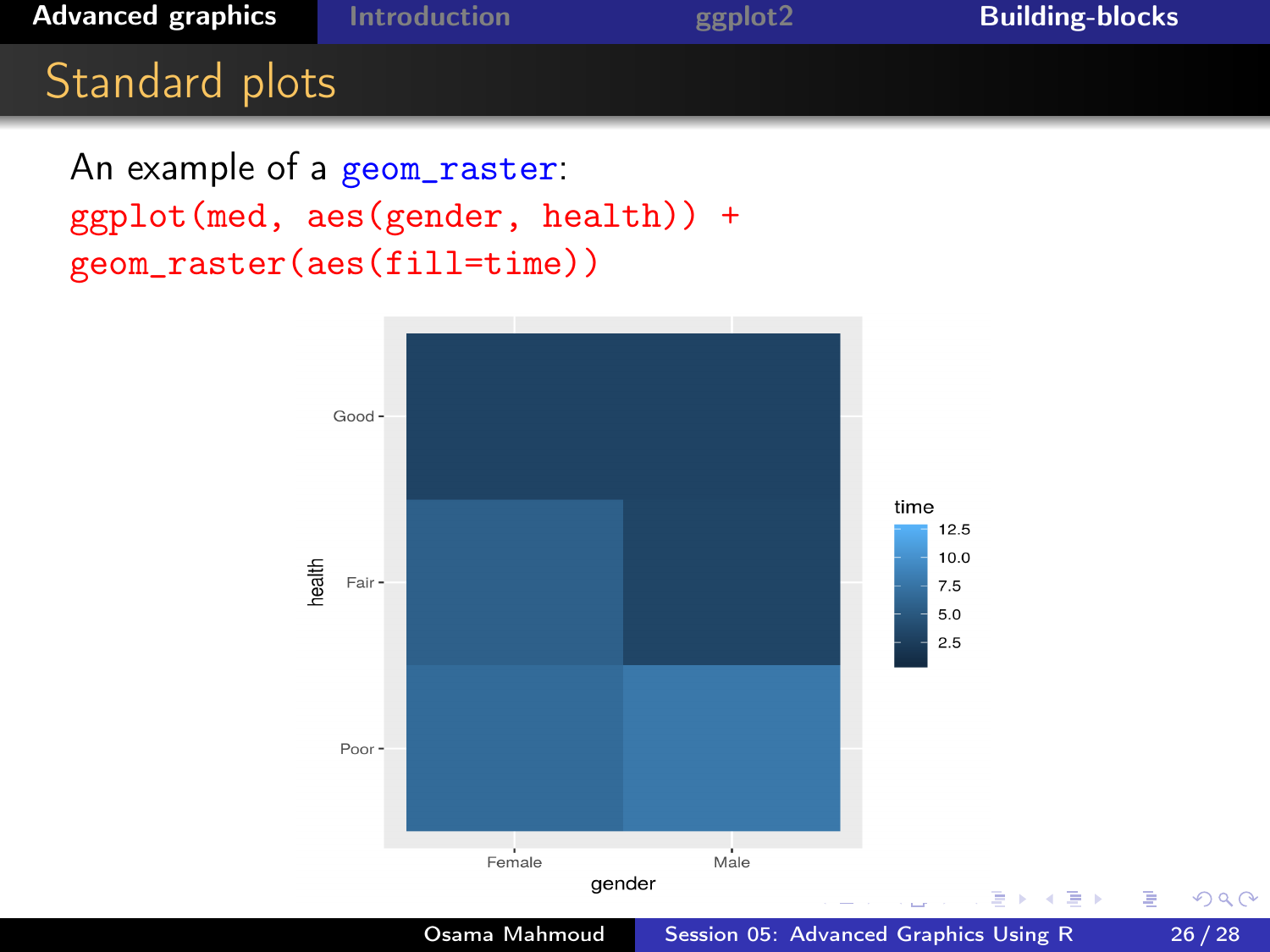

#### **Github**

Repository of course packages: <https://statcourses.github.io/>

#### Web-page of the course

The BristolVis tool for learners of data visualisation using R: <https://github.com/statcourses/BristolVis>

伺 ▶ イヨ ▶ イヨ ▶

つくへ